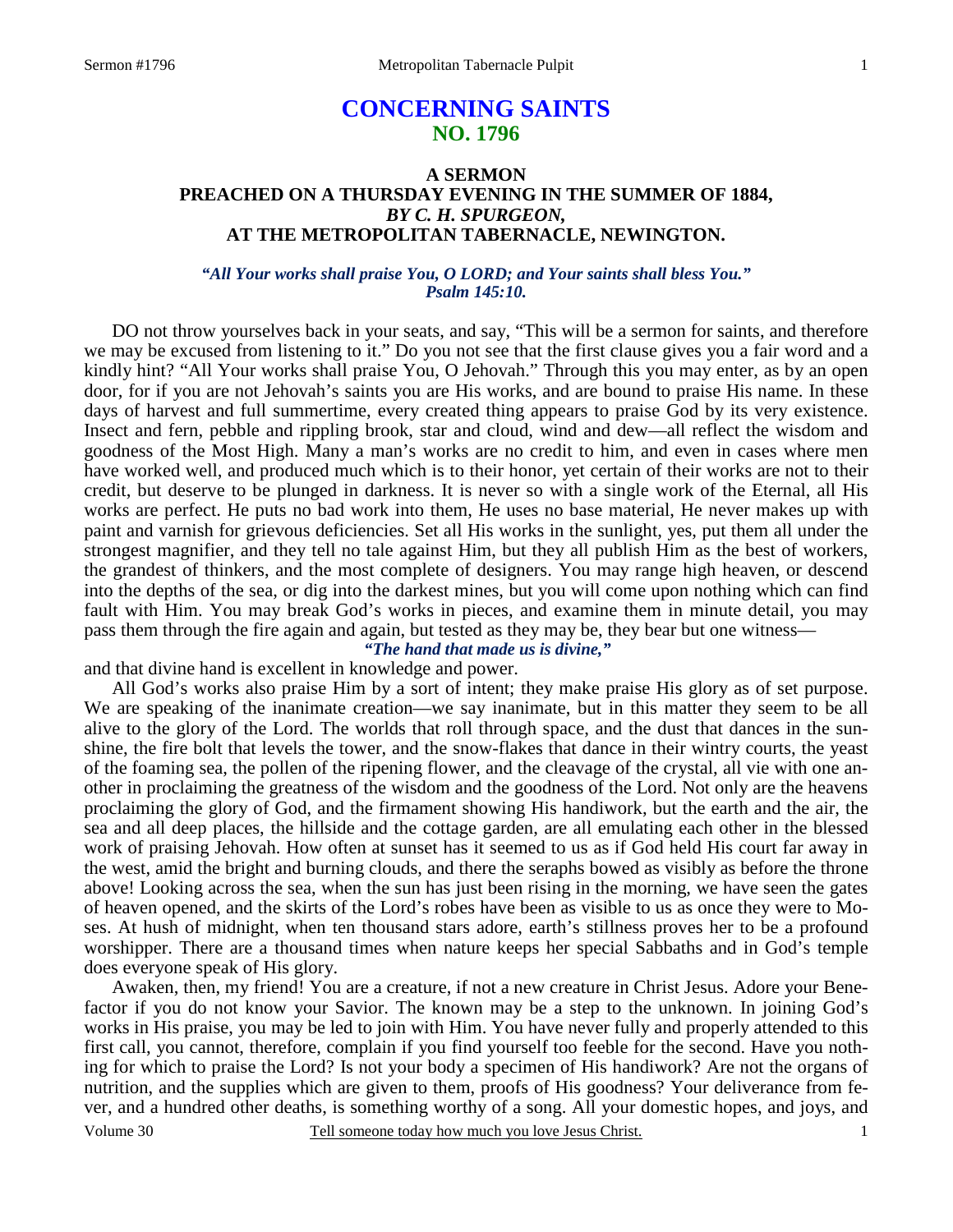longing, though they reach not to eternal things, and are but draughts from the nether springs, yet they do come from the same hand as the higher gifts, and they may lead you home, for the prodigal, who came back to his father, was sweetly tempted there by the remembrance of the bread in his father's house, of which there was enough and to spare.

 Yet I confess that there is in the text much that is special for a chosen people. It speaks to those who dwell within the inner circle, who by position, character, and privilege are elevated to the highest form of service. Praise is high as heaven, and lasting as eternity, and yet there is something that is better, for it is written—"Your saints shall bless You."

 Everywhere throughout the word of God you see kept up a very clear and sharp distinction between those that fear God and those that fear Him not—between the two seeds, the seed of the serpent and the seed of the woman—between those that are living in sin, and those that have been delivered from it, and so are made saints unto God. There are two peoples, and always will be while the present dispensation lasts, and the difference between them is great and vital. For this reason it must be difficult, if not impossible, to compose forms of prayer which shall be suitable for two conditions of men so essentially opposite. There should be in our public prayers, as there is in the word of God, this distinction clearly made and manifested. There is a line which divides today between Israel and Egypt, even as there will be a line of fire, proceeding from the judgment seat, which will effectually and finally sever between the heirs of God and the heirs of wrath. At the very beginning we shall have to remind you that the text suggests this. We are all God's works. "It is He that has made us, and not we, ourselves," but we are not all "His people, and the sheep of His pasture." We have not yet all been brought within the bonds of the covenant, we have not yet all been saved in the Lord with an everlasting salvation, and hence we are not all His saints. Divide yourselves by a scriptural judgment. "Examine yourselves, whether you are in the faith; prove your own selves." Rest in no neutrality; dream not of communion between Christ and Belial. "You cannot serve God and mammon." You are either with God or against Him, and the sooner you know your true position the better. I shall never preach to you as if you were all alike, for I know you are not. Some of you are in Christ, and others of you are in the gall of bitterness, and in the bonds of iniquity. I shall not tonight forget that I have tares as well as wheat before me, and I shall try to make that distinction appear all through my sermon.

 I shall want you carefully to notice three things. The first is that *God has a people whom He calls His saints,* of these we read in the text. Secondly, *these are placed in the first rank,* for while it is said, "All Your works shall praise You, O Lord," the saints occupy a special position, and they are spoken of by themselves, and put before all others—"and Your saints shall bless You." Thirdly, *these people render a special homage*. While they join in the praise which comes up from all God's works, they stand in an inner circle, and fulfill a peculiar ministry, and therefore we read "Your saints shall bless You."

**I.** Come, then, to our work. May the Holy Spirit help us! First, GOD HAS A PEOPLE WHOM HE CALLS HIS SAINTS. Who are they? Are they all dead? It is supposed so, for the usage of the Popery around us is to call men saints who have been long in their graves, but living men are not regarded in that light. I notice, even among those who call themselves Protestants, a great many relics of the old harlot of the seven hills, and among the rest this nonsense of dead saintship. Somebody wrote me the other day about his "sainted mother." What did he mean? Had the Pope canonized her? Or did she become a saint by dying? Does death, which came in through sin, bring sainthood with it? Assuredly not. If men are not saints before death, they certainly cannot be made saints after death. Do the coffin and the grave bring you this canonization? Does corruption in the tomb create an odor of sanctity? I am sure that it is not so, for it is written, "He that is unjust, let him be unjust still: and he who is filthy, let him be filthy still: and he that is righteous, let him be righteous still: and he that is holy, let him be holy still." Where death leaves us judgment will find us. You cannot make a sinner into a saint by killing him. He, who does not live as a saint here, will never live as a saint hereafter. When the apostle Paul wrote letters to the churches, he called the members of them saints. They were living men and women of whom he thus spoke. They were ordinary men and women like ourselves; poor in rank, greatly deficient in education, and often without house or home. In some respects they were even inferior to us, for their former conversation had been so exceedingly lax that they ignorantly tolerated sins which in these days would not be endured for a moment. I believe that the church of God at this day, taken as a whole, is better than the church at Corinth was. For instance, there is no church that I know of, worthy to be called a church of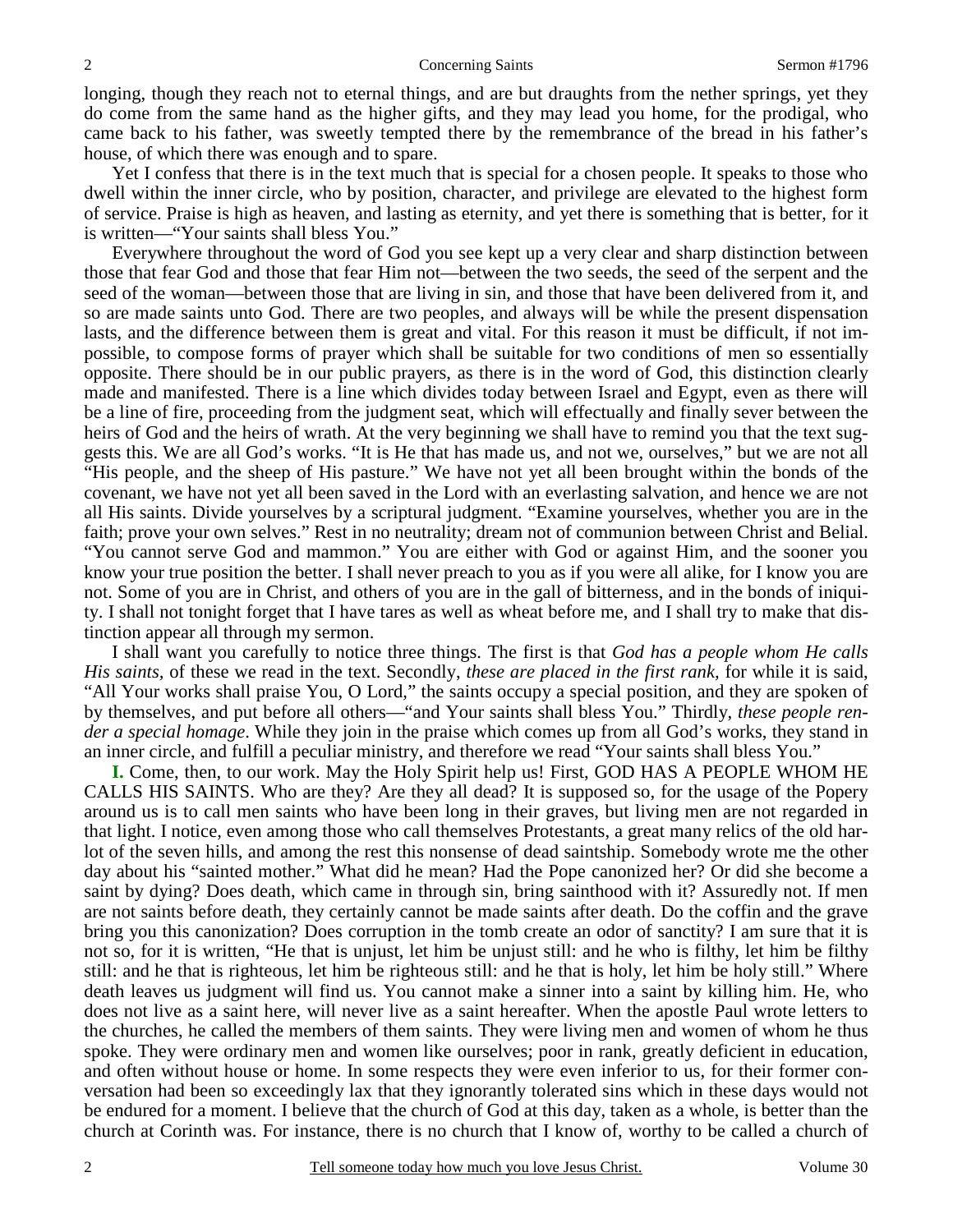#### Sermon #1796 **Concerning Saints** 3

Christ that would tolerate in its membership one who had been guilty of incest. We would be quite sure to deal with such an open and crying crime as that. We have many faults today, and they had a great many faults then, for the apostle had to write to some churches twice over to warn them of certain very apparent evils, and yet, for all that, there were saints in those churches, and Paul was accustomed to address those who were joined together in any one place as those who were called to be saints.

 Saints, then, are not people who are dead and buried, and are stuck up in niches for us to admire. There are saints, no doubt, before the throne of God, and we, too, are saints here below if we are what we should be, and if we have received that grace which brings with it deliverance from the reigning power of sin, and the indwelling of the Holy Spirit in the heart.

 These saints are to be met with in our own country. Many persons have a high esteem for ministers whom they have never seen, who labor in exceedingly remote districts. Of course these good men and their churches must be absolutely perfect, a race of saints. Distance lends enchantment to the view. For my part, I love to believe in the holiness of those who are round about me, in the sanctity of my fellow laborers, and in the fervent devotion of those who hold up my hands, from day to day, in my work of faith and labor of love. There are as many saints in England as there are in America. I am not inclined to look to the Plymouth church, or the Romish church, or the Greek Church, or any other church, for my saints, I find them in the Tabernacle—

## *"There my best friends, my kindred dwell, There God my Savior reigns."*

It is all very fine to believe in the saintship of the brethren in the Sunderbunds, or in Cathay, wherever those regions may be, but it argues a great lack of faith in the power of the Holy Spirit if we do not believe in His sanctifying influence upon the fellowship at home. I look for my saints among the Christian men and women who are busy all around me in Sunday school teaching, street preaching, and other soul-winning work. It is the pure in heart that see God, and I believe it is the pure in heart that see the saints of God. If we were more saintly ourselves, saints would not be half as scarce as they are.

 What is it to be a saint? Some people do not want to know, for with them it is a term of contempt. They say, "Oh, he is one of your saints!" They lay the emphasis on the word "saints," as if it were something very disgraceful, or, at least, despicable and hypocritical. Whenever I have that said to me—and it has happened more than once—I take my hat off out of respect to the title. I had rather be a saint than a Knight of the Garter. Sometimes I have said, "I wish you could prove your words," for surely nobody need be ashamed of being called a saint unless he is afraid that he cannot maintain the name. But if you really are saintly, and men apply the title to you in scorn, wear it upon your sleeve as your honor, and make no attempt whatever to conceal the soft impeachment. I suppose that nobody would, as a general thing, be ashamed to be called a peer of the realm, but certainly to be a saint is a far more honorable thing than to be a Duke. The peerage the Queen can give, but saintship only God Himself can give, and if you have that you need never be ashamed of it. I have sometimes heard of the "Latter Day Saints." I do not know much about them, but I greatly prefer the "Every Day Saints." Those people who are saints anywhere and everywhere are truly saints, and he that is not a saint everywhere is not a saint anywhere, for this is a thing that cannot be put off and on like our Sunday dress. Holiness must be a part of ourselves; it must be our nature to be saintly.

 Who, then, are saints? Some will tell us that they are persons who are totally free from sin in thought, and word, and deed, but where will you find these marvelous beings? I have never met with such. I have seen a few hare-brained enthusiasts who said that they were perfect, but you had only to watch them for a single day to discover their defects, but a man absolutely free from all tendency to sin I have never seen on earth, nor have you. I thought we were all sinners, and I have not altered the opinion. I would not think he was much of a saint who did not confess that he was somewhat of a sinner still. I would be afraid that he did not know himself, and that his standard of saintship was not as high as it ought to be. When a man is so good that he cannot be better, I perceive that in some respects he is so bad that he could hardly be worse. For instance, in the matter of pride, he has gone some few degrees beyond Lucifer himself. When a soul is thoroughly saturated with the belief that it can be no better, it will be no better. That holy restlessness which makes a man lament his imperfections, and pine after something more Christ-like, is part of the force by which we move upward towards higher degrees of spirituality and grace. Self-satisfaction is the death of progress, and at the same time the discovery of falsehood. The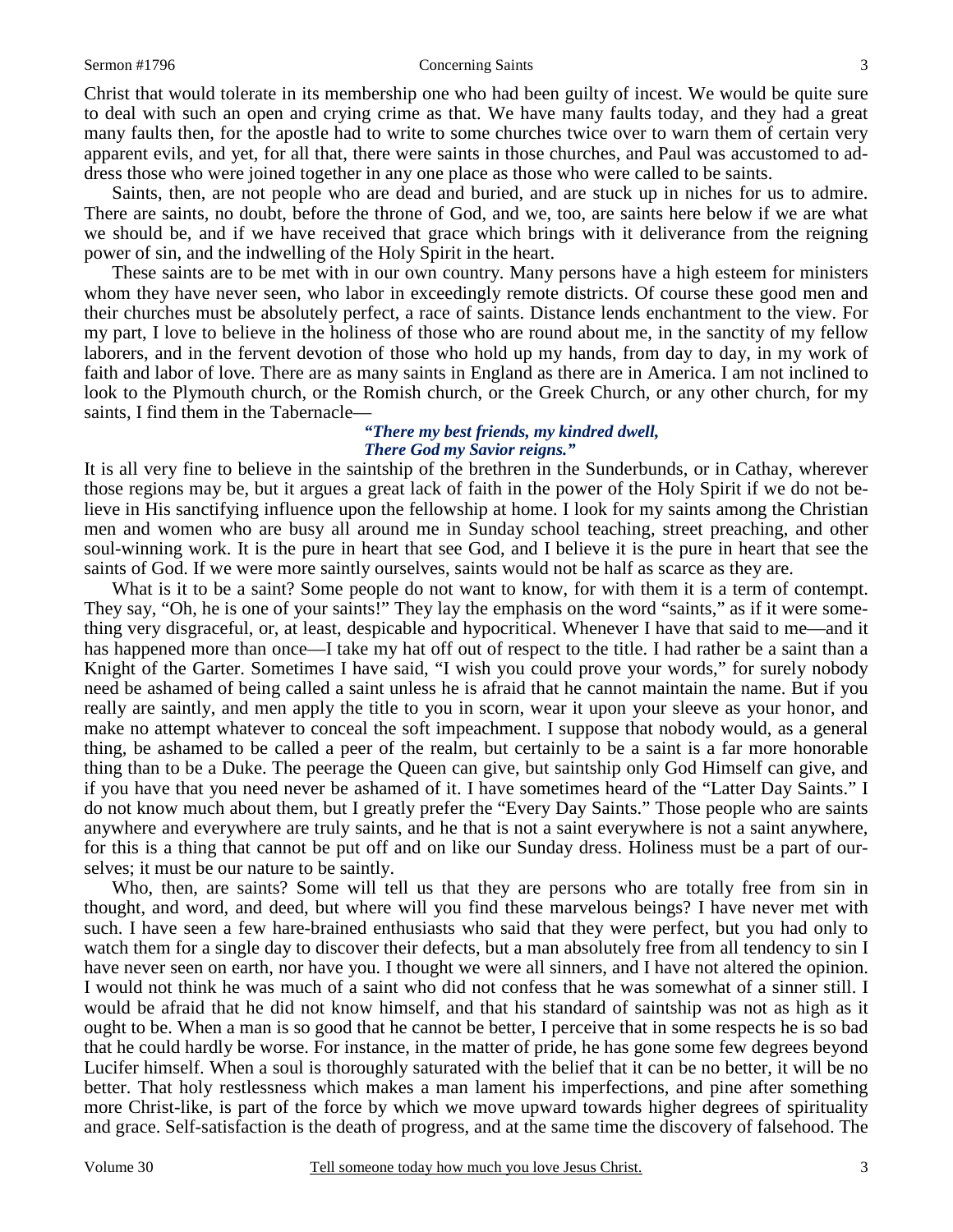very power to become sanctified has departed from the man who boasts that he is so. A certain great painter had been accustomed to perform great feats with his brush, but one day, having finished a picture, he laid down his palette, and said to his wife, "My power to paint is gone!" "Oh," she asked, "how is that?" "Well," he answered, "up to this day I have always been dissatisfied with my productions, but this last picture I have painted perfectly satisfies me, and therefore I am certain that I shall never be able to paint anything worth looking at again." As long as a man is dissatisfied with himself, he will be capable of great things, but when he feels that he has attained, and is perfectly satisfied, depend upon it nothing will come of him during the rest of his life. He has lost the very faculty of progress.

 Oh, brothers and sisters, if we know ourselves and our God, every idea of our being absolutely perfect will make us sick to the death, we know we are nothing of the sort. Still, we also know that sin does not have dominion over us, and that, we are holiness unto the Lord, and in this we do and will rejoice, and bless the Lord our God.

Taking all that into consideration, we again ask the question, who are saints?

 Saints, in the first place, are those whom God has *set apart for Himself*. He chose them to be His own portion from before the foundations of the world. He gave them, as men whom He had set apart for Himself, into the hands of the Lord Jesus Christ. They are the people whom Christ speaks of when He mentions "those whom You have given Me." These are the saints. These Christ has effectually and specially redeemed from among men, according to that text, "These were redeemed from among men," and again, "Christ loved the church, and gave Himself for it." Whatever the general aspect of redemption and it has a general one, wide as the race of men—yet it has also a special aspect towards those chosen ones whom God has taken to be His own from among all the inhabitants of the earth.

 These people being thus God's own, by His electing love, are, in due time *called effectually by His grace*. "Come out from among them, and be you separate, says the Lord, and touch not the unclean thing; and I will receive you, and will be a Father unto you, and you shall be My sons and daughters, says the Lord Almighty." Having been redeemed by blood, they are in due time redeemed by power. The power of the Holy Spirit brings them out of Egypt's bondage into the glorious liberty of God's dear Son. From that day these people become manifestly saints, a people that live in God, with God, for God, to God, by God—a people that do not belong to the rest of the world. "They are not of the world, even as I am not of the world." "The people shall dwell alone, and shall not be reckoned among the nations." They are a singular people, "a peculiar people." I have heard it objected sometimes, "If I were religious, I should be so peculiar." Of course you would be. Scripture says that you would be. "Oh, but I should be one by myself!" Of course you would be. "Know that the Lord has set apart him that is godly for Himself." These are the saints, then, a people dedicated unto God, through His own rich grace, to live for Him, for them to live is Christ. "For you are dead, and your life is hid with Christ in God."

But who are the saints, again? How shall we know them?

 Well, they are known, next, by *their holy life*. They are not only dedicated to God, but they are made meet for God's use by the sanctifying power of the Holy Spirit. Forget not all I have said about our imperfections, but, for all that, God's people are a holy people. "Without holiness no man shall see the Lord." A man is described in Scripture, not by his infirmities, but by the general run and current of his life. We say of a river that it runs to the south, although there may be eddies along the banks which run in an opposite direction to the main stream. Still, these are an inconsiderable matter. The main stream of the Thames is running constantly towards the sea, and we speak not amiss or untruthfully when we say that it is so. And the main stream and set of the current of the life of a child of God runs towards that which is right, true, and holy, both towards God and towards man. If it is not so with you, dear friend, I make very short work of it, you do not know the Lord. You have need to be born again, and to be delivered from the power of sin. "His servants you are to whom you obey; whether of sin unto death, or of obedience unto righteousness." Depend upon it, that which governs you is your king, and if evil governs you then you belong to the evil one. But where there is grace in the heart, grace reigns through righteousness unto eternal life.

 "Holiness is imputed," says one. I say it cannot be imputed. The *righteousness* of Christ is imputed to us, but *holiness* is quite another term, and you never find in the word of God mention made of an imputation of holiness. That cannot be. David says, "Who shall ascend into the hill of the Lord? Or who shall stand in His holy place? He that has clean hands, and a pure heart; who has not lifted up his soul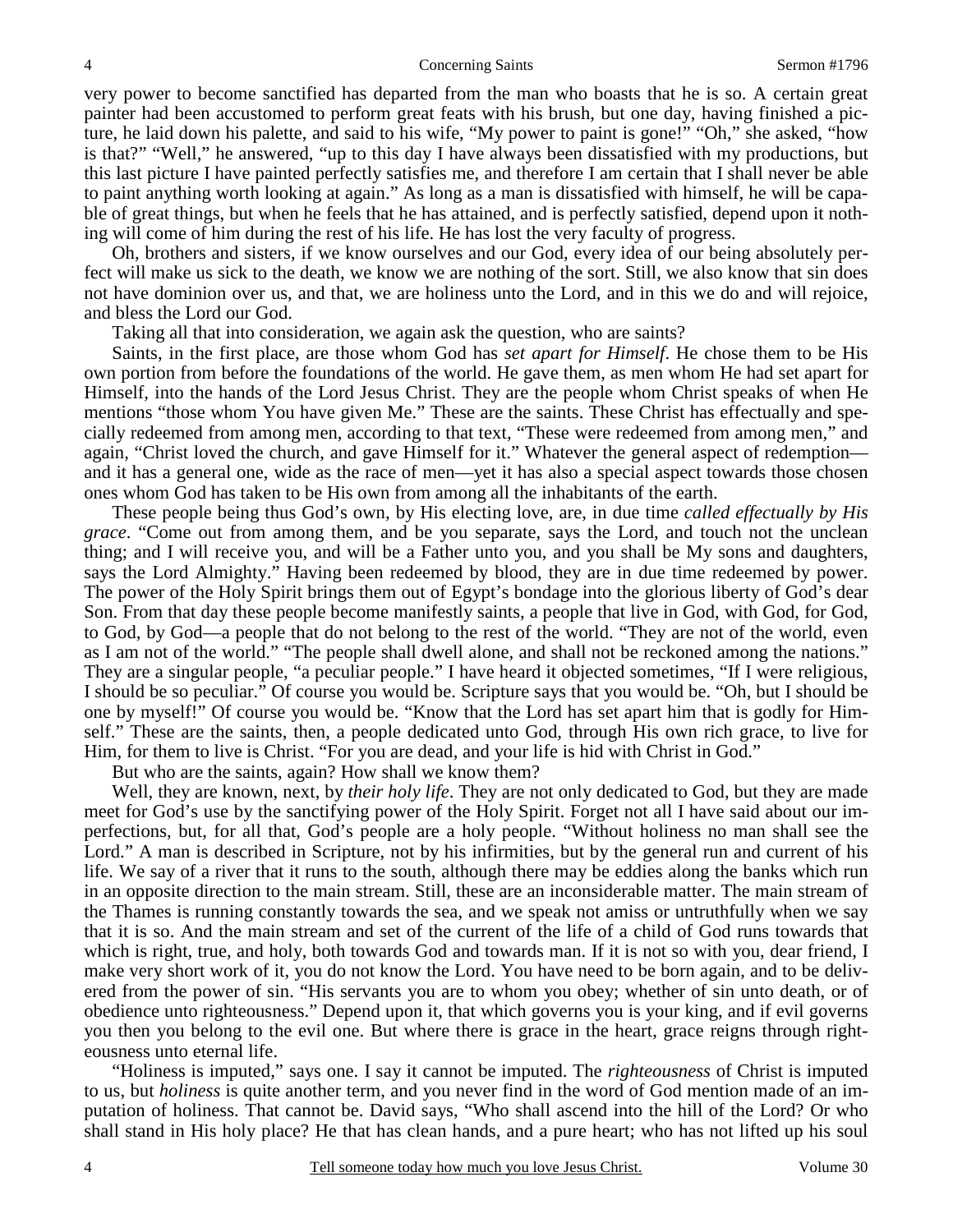#### Sermon #1796 **Concerning Saints** 5

unto vanity, nor sworn deceitfully," these are actual qualities, not imputations. God's saints are not drunks. God's saints are not liars. God's saints are not dishonest. God's saints are not ungenerous and unloving. God's saints are not a people that take delight in iniquity, and follow after the wages of evil, like Balaam of old. God's people are a people that follow after holiness, and will never be satisfied till sin is exterminated from their hearts, root and branch. In fact, they will never get to heaven till they get that holiness, and when they get that they will be in heaven, for they will awake in the likeness of their Lord. These, then, are the distinguishing marks of the saints of God.

 "Where shall we find these saints?" asks one. Slander says, "Nowhere," but truthfulness affirms that there are many of them to be found. They are the ornaments of our households, the pillars of our churches, the delights of our communion, and the glory of Christ. Oh, that we might be numbered among them!

 Now I want to call your mind back to where we started. Our text speaks of saints, but they are said to be God's saints. "All Your works shall praise You, O Lord; and *Your* saints shall bless You." The devil has his saints, and Rome has her saints, and self-righteousness has its saints, and ceremonialism has its saints, but these are not God's saints. God has His own saints, and *they belong to Him*. They are peculiarly and especially His. They are as the signet upon His finger. Their names are engraved upon the palms of His hands. You remember how the Good Shepherd speaks of those who believe on Him—"My sheep"—do notice that word *"my"*—hear My voice, and I know them, and they follow Me: and I give unto them eternal life; and they shall never perish, neither shall any man pluck them out of My hand." They are so completely His that they shall be His forever and ever, and they never can be taken away from Him.

**II.** Well, now, secondly, I want you to notice that THESE ARE PLACED IN THE FIRST RANK, and the reason is of God's grace and mercy, because He has done the most for them. "All Your works shall praise You, O Lord," but "Your saints shall bless You," because they are in a very peculiar and remarkable manner God's works. God has created all things, but He has *twice created* His saints. He brought the world out of chaos, but He brought His people out of the land of darkness and of the shadow of death, from under the power and domination of every evil thing, yes, even from death, and hell itself. For them He worked a creation and a resurrection. You that are His people have been made new creatures in Christ Jesus. Of you He says, "Behold, I make all things new." You are "begotten again unto a lively hope by the resurrection of Jesus Christ from the dead." The new creation of saints infinitely surpasses the creation of the world. Saints are even placed higher than the angels who are around the throne of God, "for unto which of the angels said He at any time, You are My son?" But He has said that unto you, so that in the scheme of creation you rank above all once-created beings, for you are the twiceborn, the twice-made. As in the king's army of old there was a bodyguard that always stood around the king, whom they called the immortals, so in God's great host there is a bodyguard—His holy ones, His saints, the twice-born, the immortals, of whom Christ says, "Because I live, you shall live also."

 But, again, God's works of grace are not only created by His own power, but in great favor they stand, in a *covenant relation* with Himself. Behold, He has made the covenant of day and night, which shall not be broken, and He has made the covenant with the earth that He will no more destroy it with a flood, and He has covenanted that while the earth endures, seed time and harvest, and summer and winter, shall not cease. After the same fashion has He made a covenant with His own redeemed, that He will not be angry with them, nor rebuke them, world without end. The rainbow in the cloud is the token of the covenant of preservation which He made with all His works, but when you come to the spiritual covenant, that eternal settlement is made of God, in Christ Jesus, with His chosen, and with them only. None but His own believing people can be said to be interested in the covenant of grace, ordered in all things and sure, for the man Christ Jesus was the Representative of those who are His own body, His own brethren, of whom He says, "I pray for them: I pray not for the world, but for them which You have given Me." The second Adam is the Head of the new race, which is born under the new covenant, not according to the works of the law, but according to the promise of the grace of God. Isaac, the happy child of Sarah, the free woman, born according to the promise, lives at home with his father, and is heir with his father forever, but Ishmael, the son of the bondwoman, born according to the strength of nature, is banished and cast off, as it is written, "Cast off this bondwoman and her son: for the son of this bondwoman shall not be heir with My son, even with Isaac."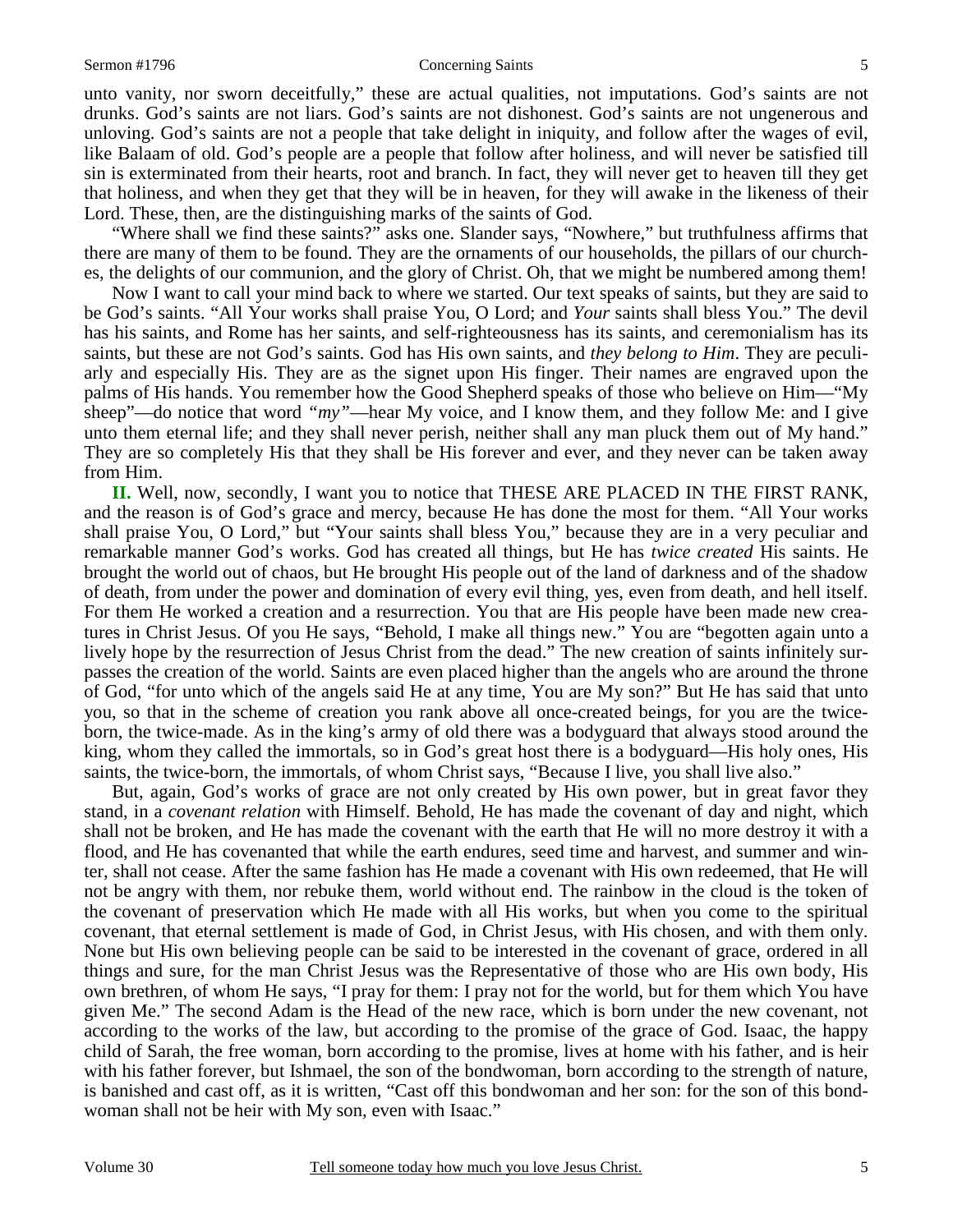Oh, rejoice, you people of God, that if there is a covenant with God's ordinary works, there is a higher, better, deeper, and more spiritual covenant made with you!

 Further than this, God's *most tender consideration* is given to His saints. He cares for all the works of His hands. Not a sparrow falls to the ground without being noticed by our Father. God cares for every fish of the sea, and even such fish as never see the light, but dwell in black pools, in the monster caverns of the earth, are not forgotten of Him. But as for His children, what care He gives them! No farmer has as much care for his barn-door chickens as he has for his own little chicks indoors. The Lord cares for all those countless multitudes that wait upon Him, but there is the tenderer care of the Father for all those who are allied to Him by nature, and are heirs with Him by grace. Remember that text, "Like as a father pities his children, so the Lord pities them that fear Him." There is a special fatherly consideration and pity that the Lord has for all His children.

 Let us look back, and think how God has loved us long before we thought of Him, and how He has thought of us when we have forgotten Him. One said to me, the other day, "What will become of Gordon?" I answered, "He is safe enough, I believe, for he has given himself into the hands of God, and He will take care of him." To this the questioner replied, somewhat flippantly, "It may be so, but, you see, he is so dashing that he gives God a great deal to think of and to do." I did not like the expression, but still it is exceedingly applicable to many of us, for the office of "Preserver of men" is no careless title in the case of the Most High. Even a quiet life at home is crowded with the most spiritual, minute, and tender thoughts of God. The Lord's guardian care extends to everything, and to every particle of everything, so that nothing in the whole of life is left to chance, or regarded as a trifle. And how sweetly the Lord cares for us! He does all so quietly, calmly, perfectly. Martha, you see, cannot go about her little room without making a fuss, and complaining of Mary, but the great Father goes about His great house, and takes care of all His children, and never makes a complaint about the greatness of their needs, or the urgency of their necessities, or the repetition of their faults. He "gives liberally, and upbraids not." You who are God's saints are first in the Almighty's care. "I am poor and needy, yet the Lord thinks upon me," says David. It is worthwhile to be poor and needy, if for that reason we have more of the thought of God set upon us. See what a special position you occupy, oh, you sanctified ones, not only in creation and in the covenant, but in the tender care of God.

 And what a position you have as to *God's visits!* "You visit the earth, and water it: You greatly enrich it with the river of God, which is full of water." But the visits of God to creation—what are they compared with His visits to us, His own redeemed! When He came to Bethlehem, He did so visit us that He took our nature, and became bone of our bone, and flesh of our flesh. And He wears that nature still. God is still incarnate—

### *"He is at the Father's side The Man of love, the Crucified."*

To none of His other creatures has He paid such a visit as that. Even now, today, you who are humble and contrite are nearer to God than kings and princes. God in His visitations of men astounds us. "What is man, that You are mindful of him? Or the son of man, that You visit him?" Yet He will come to your cottage, come to your chamber, come to your sick bed. "To this man will I look, even to him that is poor and of a contrite spirit, and trembles at My word." "You have granted me life and favor, and Your visitation has preserved my spirit."

 You see, the saints have the first seats all along, and they hold them to the end of the chapter, for *they shall be crowned* with glory and honor. God crowns the year with His goodness. The time is coming when the Lord will cover the earth with the wheat sheaf, and with the barley crown, and these shall be followed by the ruddy fruits of the orchard. God shall make glad the heart of man with the varied gifts of His bounty. The earth has its coronation, but what is the coronation of the saints? "You shall come to your grave in a full age, like as a shock of corn comes in in his season." Or, if it is not so with you, you shall behold your Lord coming here to receive you, for He has said it, "I will come again and receive you unto Myself."

 There is a glory yet to come to the whole of creation, for its groans and travail will lead up to its new birth. What a zodiac of glory will flame from the new heavens above the new earth at the latter day! But what of that? The greatest glory is for us to be fashioned, as we soon shall be, in the image of the Son of God, and then to dwell at His right hand forever. Between God and man there seems to be an infinite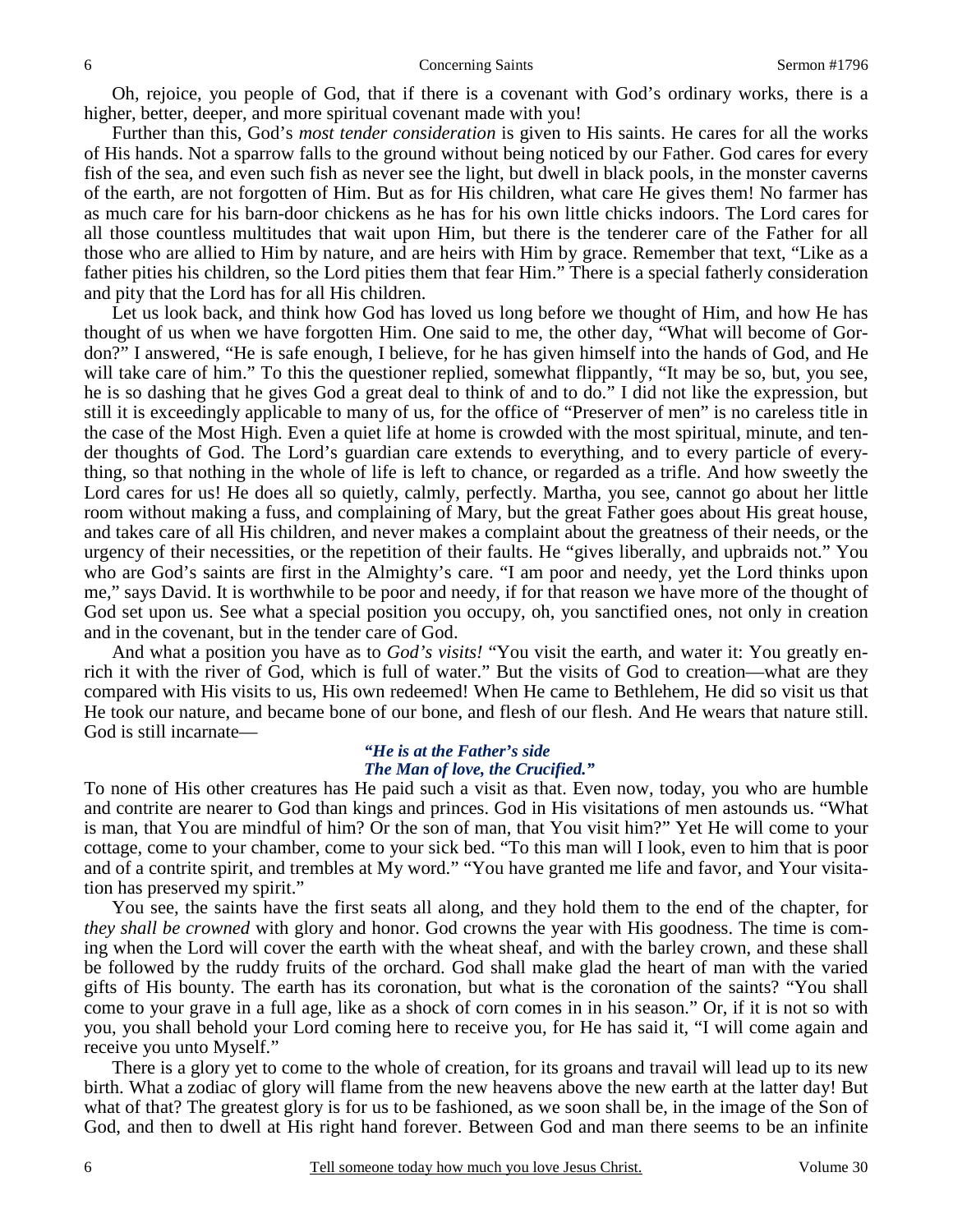#### Sermon #1796 **Concerning Saints** 7

distance, yet when you see the God-man, Christ Jesus, you perceive that God has made His creature, man, near of kin unto Himself. God has taken man into the nearest possible degree of blood relation to Himself, and has illustrated this by varied degrees of relationship. He has made us to be His sons and daughters, and as a corporate body He has made us to be the spouse, the bride, the Lamb's wife. The Lord Jesus is not ashamed to call us brethren. Thus are we child, spouse, brother. The nearness of our kin to Deity ought to overwhelm us with humble gratitude and intense delight. God has done infinitely more for us than for all His creatures besides. Rise as you may in creatureship, even till you reach the cherubim and the seraphim, if they be creatures of His hand, even above these stands the Son of God the Son of man—and we are one with Him. Oh, the exceeding riches of the grace and the glory of God in His saints!

**III.** So I finish by noticing, dear friends, that as God has a people called saints, and as He has put them in the front rank, THEY RENDER A SPECIAL HOMAGE to Him. This homage is true praise, and yet it has a certain difference of principle in it, so that it is instructive to say, "All Your works shall *praise* You, O Lord," but, "Your saints shall *bless* You."

 Praise is a very proper thing to render to God, and in common with all His works we do render it. But praise has not in it those elements of warmth which belong to blessing God. For instance, you can praise a man, and yet have no kind of regard for him. I suppose that when Wellington defeated the French at Waterloo, there could hardly be found in all the ranks of Napoleon's army men who did not praise Wellington. They said, "He must, indeed, be a marvelous warrior to have annihilated such an army as ours." They could not help praising him, but they could have no love for him, and would no doubt have been heartily glad if he had never existed. In the same way, you probably know men towards whom you personally have no warm feeling, and yet when you see their works you are bound to praise them. A man is an eminent painter, and you exclaim, "His pencil is instinct with life." Still, the man is no friend of yours, you pronounce no blessings on his name. It may be that your feeling towards him is that of deep regret that such ability should be united with so ill a character. A certain person is exceedingly skillful in his profession, but he treats you unjustly, and therefore, though you often praise him for his extraordinary performances, you cannot bless him, for you have no cause to do so. I am afraid that there might be such a feeling as that of admiration of God for His great skill, His wonderful power, His extraordinary justness, and yet no warmth of love in the heart towards Him. Cold-blooded philosophers have written of God as if He were some far-off abstraction, and they have allowed words to fall from their pens, like masses of ice, which, when we have dissolved them, have been fragrant with reverence. Such men stand like the Israelites, outside the bounds, and gaze at the fire and smoke of Sinai, awestruck and trembling. As for us, it is our delight to come up unto God, even within the thick darkness, and to commune with Him as a man communes with his friend. Others may praise God, but it is ours, with our whole hearts, to bless His name. "Bless the Lord, O my soul: and all that is within me, bless His holy name."

 Praise is a form of worship in which we cannot attain to communion with God of the highest order, for that we must ascend another step, and learn to bless Him. I never read that God praises men. It may be true that in some sense He does so when He says, "Well done, good and faithful servant!" But I do not find the expression used in Scripture. God blesses men. Everybody knows that, and therefore when we bless God we enter upon a singularly happy fellowship with Him. He blesses us, and we bless Him, and herein is communion. I grant you, that between the two blessings there is a very great disproportion, but it is the same word, with much of the same meaning.

 Again, God's works all praise Him. The lily lifts itself upon its slender stem, and displays its golden petals and its glittering ivory leaves, and by its very existence it praises God. Yonder deep and booming sea rolls up in storm and tempest, sweeping everything before it, and every dash of its waves praises God. The birds in the morning, and some of them all through the night, can never cease from praising, uniting with the ten thousand other voices which make ceaseless concert before the throne. But observe, neither the flower, nor the sea, nor the bird, praises with intent to praise. To them it is no exercise of intellect, for they do not know God, and cannot understand His worthiness, nor do they even know that they are praising Him. They exhibit His skill, and His goodness, and so forth, and in so doing they do much, but we must learn to do more. When you and I praise God, there is the element of will, of intelli